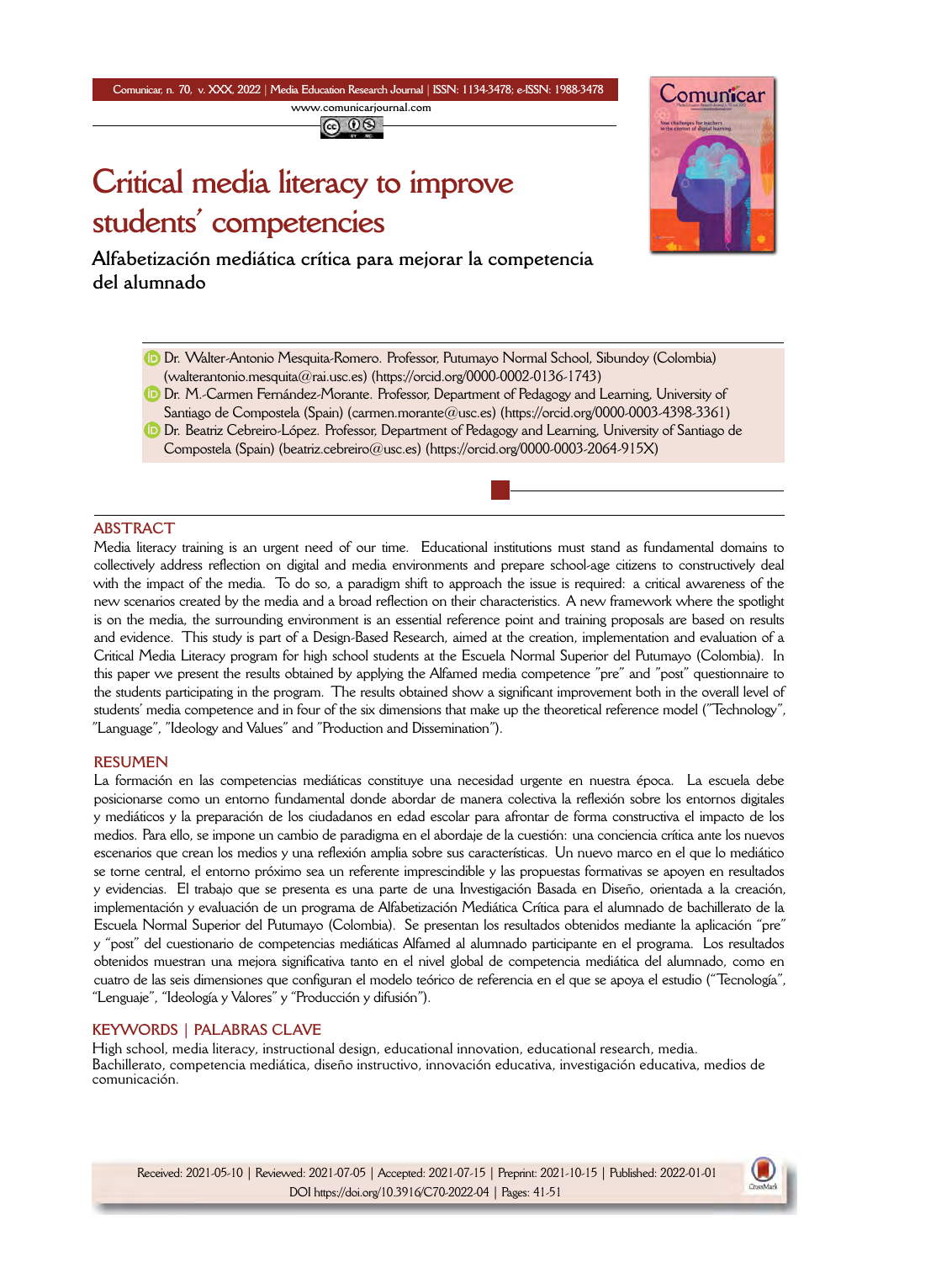## **1. Introduction and state of the art**

At present, media deployment impacts relationships and forms of human socialization in such a way that it is difficult to imagine a space untouched by the media. As Floridi (2016) points out, we have become inhabitants of an "infosphere" which is often influential and means more than just analog reality. In the lives of adolescents, screens play a central role and alter the ways of perceiving, feeling and constructing the notion of reality (Serres, 2016). In this new technosocial environment, the school must promote learning spaces and opportunities to aid young people in the development of a critical and broad perspective of these phenomena. The necessary transformation of educational institutions to adapt to the times, as well as the difficulties in adaptation derived from the regulatory rigidity and austerity policies practiced in the last decade, have led to wide criticism about its role in modern societies, even going so far as to predict its disappearance. This discourse is reinforced by some in the big tech sector, naively underestimating the social function of the school and directing it towards a model that would lead to the "uberization of education" (Adell-Segura et al., 2018). This approach is based on the idea that a large portion of human problems (regardless of their complexity) can be solved exclusively by technology, that is, a kind of technological solutionism (Morozov, 2015).

The COVID-19 pandemic has highlighted how simple these approaches are and the crucial role played by schools as a system that guarantees equal opportunities, as well as institutions for socialization and key agents in the face of the complexity of the digital fabric in which we live (algorithms, disinformation, datafication, privacy, new learning and so on). Discourses questioning the idea that today's media environments contribute (on their own) to forging more fair and democratic societies are becoming increasingly common. Moreover, considering the turning point that the pandemic has meant in the world of both education and work, and the fact that the role of technologies has been tested, it has become more evident that the media is related to a complex network of variables and interests that relate to such issues as technological development, business, economics, politics, and human behaviors among others (Castañeda & Williamson, 2021).

In this sense, schools as spaces for alternative and critical views must play a prominent role for reflection on these processes. In the words of Simons and Masschelein (2014), schools could position themselves as spaces of "suspension" that summon and sustain a type of relationship that surpasses other spaces (family, social), articulating a deep relationship with knowledge. Schools, throughout their historical evolution, have been linked to «the technological»: where the pedagogical was at times given special privilege and at other times, center stage was given to technologies in the teaching and learning processes were given center stage.

#### **1.1. Mediatization and new challenges in media literacy**

The mediatization of society often causes a normalization of very critical nuances, which is also reinforced by the opacity in how the media is configured. The same dizzying speed of interaction that occurs with screens leaves little room for thoughtful analysis. Likewise, positions emerge from moralistic discourses that do not help the analysis and debate required by the complexity of these issues. In this sense, media literacy must necessarily address key questions of our time such as phenomena affecting personal autonomy and decision-making capacity that promotes the development of a critical awareness of the new scenarios created by the media, and a broad reflection on their characteristics. We acknowledge that there are many voices alerting the decline of media education precisely when the need to train a critical citizenry in the face of the media is most urgent (Gutiérrez-Martín & Torrego-González, 2018). In other words, it is imperative to forsake the approach that is aimed at learning which is merely focused on the proper handling of devices. Media skills are an urgent necessity in our time. Schools must position themselves as fundamental environments in which to collectively address the reflection on these surroundings and constructively prepare school-age citizens to face the impact of the media.

The studies by Dussel and Trujillo-Reyes (2018) and Valdivia-Barrios (2010) highlight that, in their interactions with the media environment, adolescents prioritize and uncritically assume the language and aesthetics proposed in the media. Thus, students' practices replicate much of the logic sustained in these environments (now even more incumbent after mediatization and algorithms) and little do they approach

÷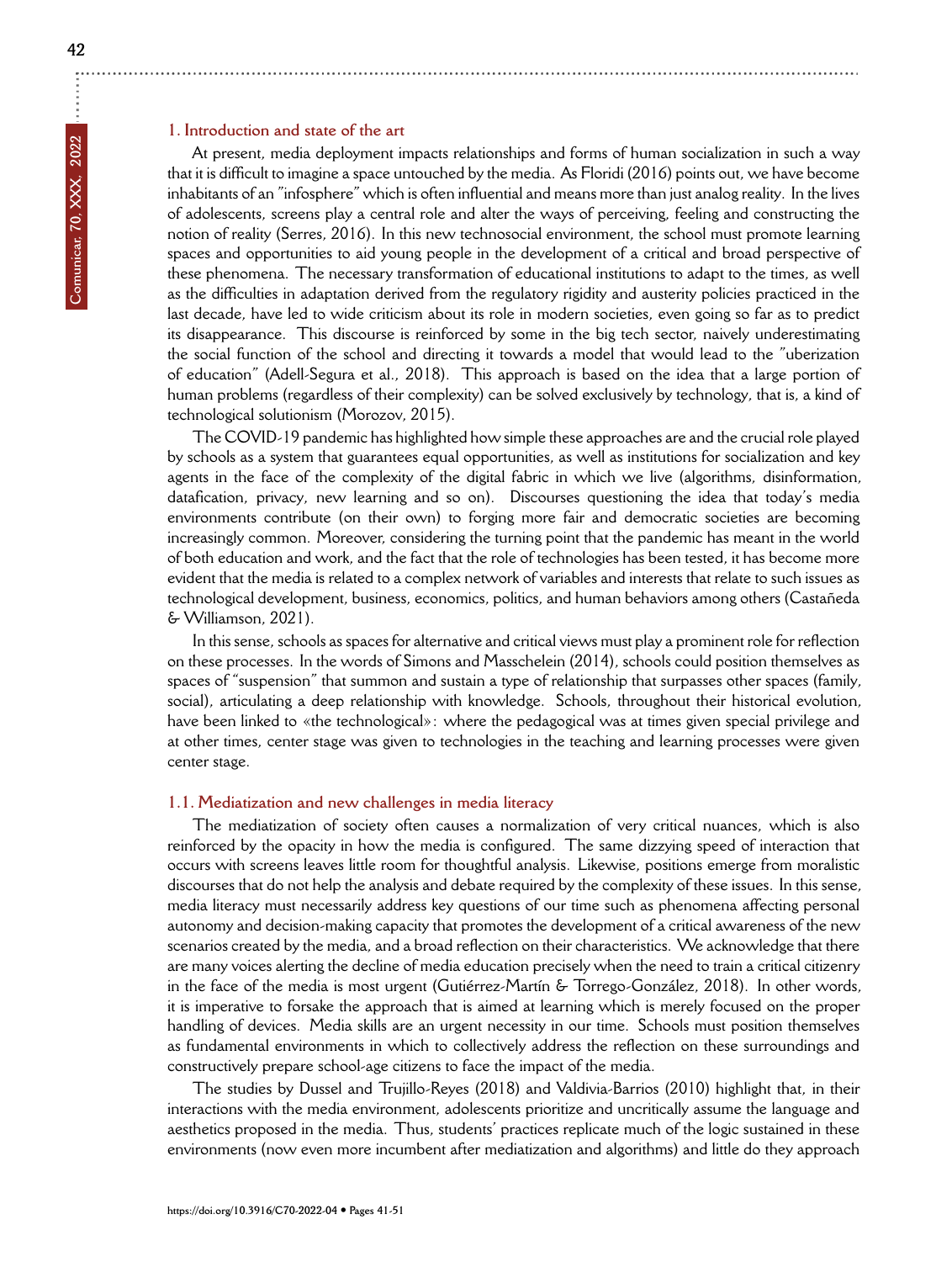other types of perspectives and spaces for reflection. In the daily relationship of adolescents with the media, there are few alternative references to this trend. The education system should call for other perspectives, as well as other ways of relating to media environments, favoring the education of a citizenry with a critical mind when dealing with technology and media, and as content creators (Buckingham, 2016; Dussel, 2010).

The figures outlined in the latest DANE study (2019: 23) allow us to accurately reflect of the extent to which mediatization has been growing in importance in Colombia. This study highlights that the main device by which people tend to maintain some kind of connection with the Internet is through cell phones (84,9%). Dussel and Trujillo-Reyes (2018: 71) point out that "cell phones are probably the devices that have most disrupted the socio-technical landscape in recent years, perhaps only comparable to the revolution that the plane represented at the beginning of the twentieth century". Likewise, it highlights that the main use that people make of the Internet is limited to social networks (82,2%). Secondly, we find uses associated with the search for information (59,3%) followed by inherent uses in electronic messaging.

In this vein, Winocur (2013) proposed questioning the idea that citizens who are constantly connected to several screens and devices and interacting with their networks simultaneously do not necessarily become more critical of reality and more open to difference. Assuming that students are guaranteed knowledge, making them "digital natives", just because they were born, raised and surrounded by the media means leaving aside many situations of analysis and neglecting the responsibility of the educational system in the media education of the young. Being surrounded by, and constantly using the media, does not guarantee the development of a complex and critical understanding of it. Although it is true that they have more skills to adapt to these environments, it is necessary above all to address with them basic processes of information management, deep analysis of messages and the processes of safe interaction with the media and the contents they convey (Cabrera-Hernández, 2017). Most often, they show a greater development in instrumental skills related to playful and social aspects with very noticeable deficiencies in the understanding of their language and impact. Educational institutions must promote the reflective look that is scarce in most media practices, putting values that are transferred in the media into perspective, from the popular to the widespread, as well as on the processes of homogenization (aesthetic, cultural) that are fostered from these environments (Jiménez, 2019).

One of the main efforts made in the promotion of media literacy in school environments is led by UNESCO (Wilson et al., 2011) by designing a curriculum for teachers in this field. However, this proposal requires a revision that encourages in-depth reflection on current conditions while going beyond the understanding of these languages and their creation. This revision involves addressing the critical reading about information structures as a way of grouping the media into certain media groups or conglomerates and the relationships that unite them with other structures and superstructures. In other words, it involves studying the relationships between "media-business power and messages" (Alcolea-Díaz et al., 2020: 112). Understanding the complexity of the media means constantly reviewing these approaches.

We must recognize the lack of this training in our environment together with the evidence of the significant influence of the media in the daily lives of students. We must also assume that, considering that one of the fundamental missions of the *Escuelas Normales Superiores* in Colombia (ENS) is teacher training, it is urgent to work towards the goal of teachers incorporating new phenomena, languages and resources derived from the media environment into their reflections and practices. This concern has led us to ask ourselves the following questions to frame this research: how do we incorporate critical media literacy in the context of ENS in Colombia? What elements should be taken into consideration to develop an effective critical media literacy program at the high school level? How do we implement it from the didactic point of view to guarantee the development of the basic media skills that a future teacher requires?

#### **2. Material and methods**

To answer the questions raised, a Design-Based Research (DBR) was conducted, focusing on the design, implementation and evaluation of a training program for the development of media competences of students from the Escuela Normal Superior del Putumayo (ENS). De-Benito and Salinas (2016)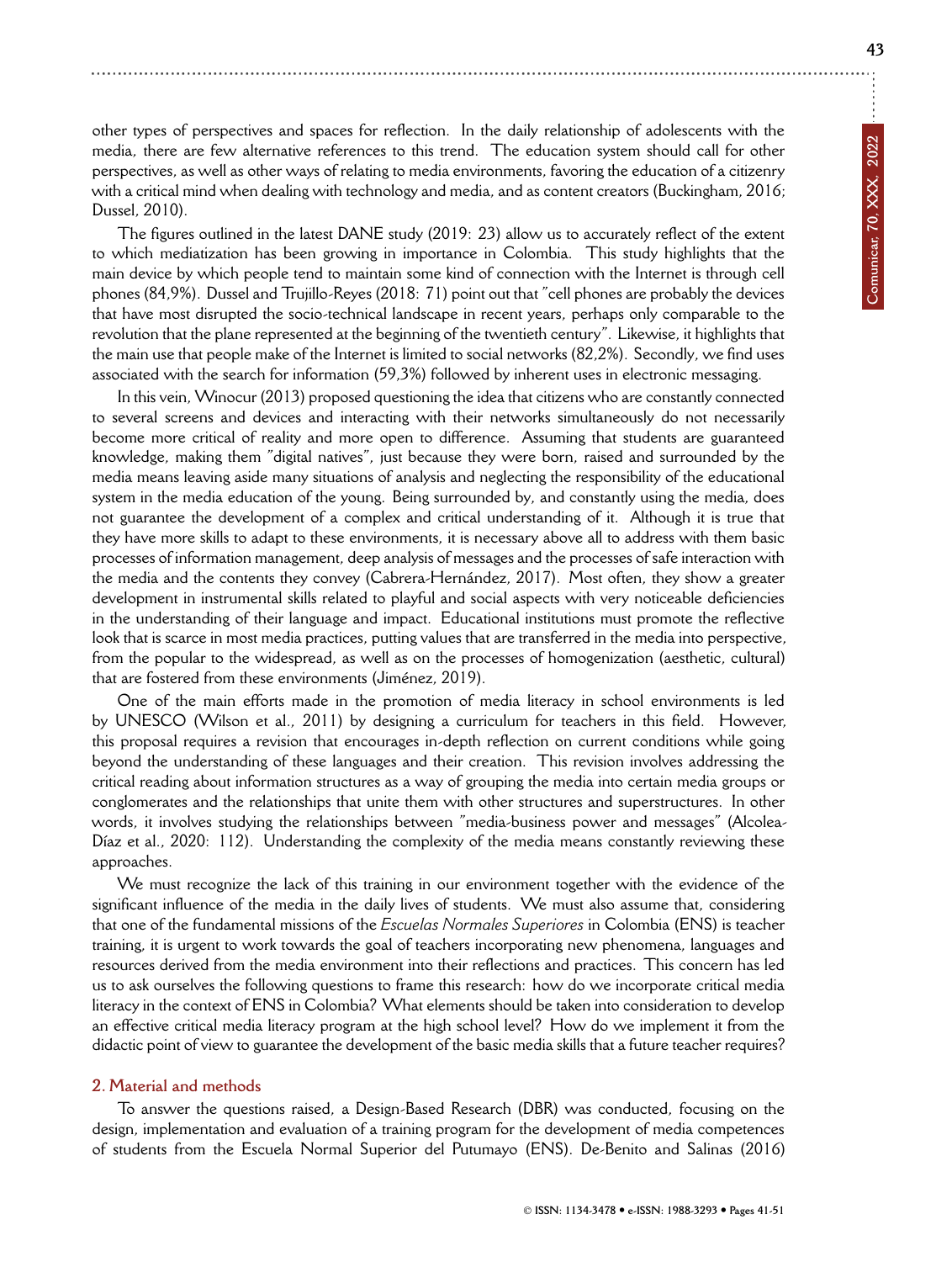point out that DBR is a type of research that centers on educational innovation, whose fundamental characteristic is the introduction of a new element to transform a situation. Wang and Hannafin (2005: 6) describe DBR as a "systematic but flexible methodology that aims to improve educational practices through successive approaches in analysis, design, development and implementation, based on collaboration between researchers and participants in real contexts, leading to design principles and context-sensitive theories". These authors stress, among other characteristics of this research methodology, pragmatism and a contextualized, iterative and flexible character.

The choice of this methodology and the reason for implementing it in the context of the ENS were motivated by the conviction that it was necessary to transform the school's approach to media education, which could clearly be improved. Since it could not be handled systematically from a merely instrumental standpoint, it was therefore necessary to incorporate in the training curriculum of the ENS the social and cultural impact of the media and the approach of educational skills, to help students interact critically and constructively with the media environment. The research was therefore conceived as a construction of media training based on a rigorous study whose results supported the proposal with scientific evidence. With this in mind, the research problem was defined in four objectives:

- To know the level of media skills in ENS students, and their educational needs in this field.
- To identify the ENS teaching staff's uses of digital media in the classroom and the ENS students' uses both in the classroom and outside it.
- To design, implement and evaluate a training program for the development of media skills in the ENS.
- To identify general design principles for future similar activities (transfer to the context of other ENSs in Colombia).

All the actions developed in the first phase of the study formed the basis of the program together with the proposed theoretical approach guided by the premise that in the face of the new scenarios created by the media it is necessary to form a critical awareness and a broad reflection of its characteristics. The program is therefore oriented to the education of a citizenry with a critical mind when dealing with technology and media, and as content creators (Buckingham, 2016; Dussel, 2010). The improvement of media skills in Critical Media Literacy (CML) programs focused on four dimensions: (a) student competencies, encouraged in the activity; (b) a particular media product; (d) the participation of the members of the group. In general terms, the training program was configured around the following contents directly related to the six dimensions of the theoretical model of reference in the study (Ferrés & Piscitelli, 2012):

- Case analysis: Cambridge Analytica (Dimensions 1 Technology, 2 Language and 4 Ideology and values).
- Media languages. Transitions and alterations to visual culture (Dimension 2 Language).
- Fake news and disinformation (Dimensions 1 Technology, 2 Language and 4 Ideology and values).
- Does anyone know what an image is? (Dimensions 1 Technology and 2 Language).
- Audience and interaction processes (Dimension 3 Interaction processes).
- Analysis of aesthetics within the same genre. The selfie (Dimension 6 Aesthetics).
- Information search processes (Dimensions 1 Technology, 2 Language and 5 Production and dissemination processes).
- Media creation processes: scriptwriting and audiovisual language (Dimensions 1 Technology, 2 Language and 5 Production and dissemination processes).
- Processes of media creation: one eye on the camera and the other on the script, filming all the scenes (Dimensions 1 Technology, 2 Language and 5 Production and dissemination processes).
- Processes of media creation: editing (Dimension 5 Production and dissemination processes).
- Reflection on an episode of the series created by Charlie Brooker (Dimension 4 Ideology and values).
- Digital identity. How do we build our identity in media environments? (Dimensions 1 Technology, 2 Language, 3 Interaction Processes and 4 Ideology and values).

÷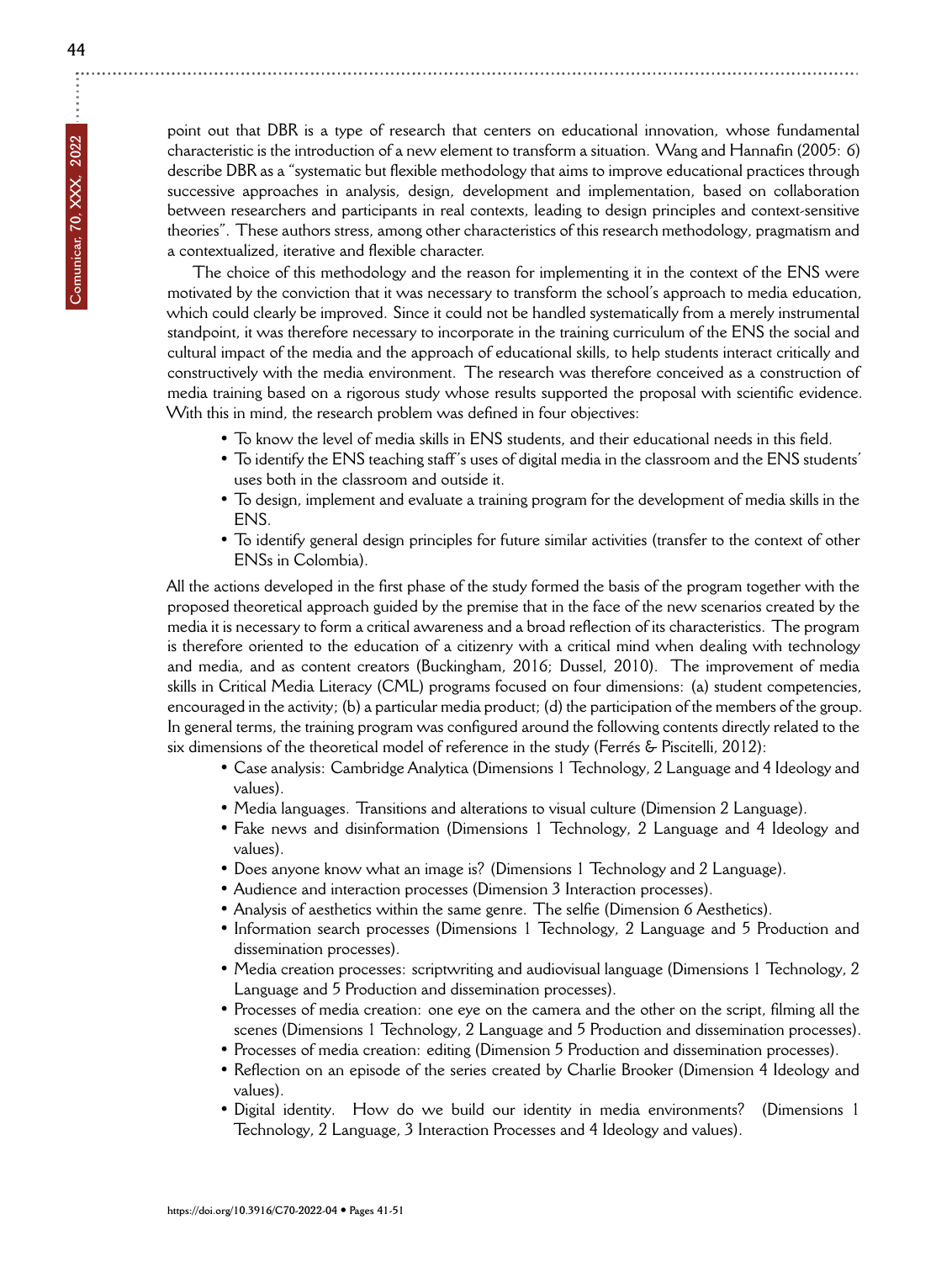# **2.1. Research stages and instruments**

The study was developed in four phases following the model proposed by McKenney and Reeves (2019). The first phase focused on collectively (teachers, families, researchers) defining the elements that were perceived as problematic with respect to the approach that the ENS was taking to media education. It also allowed us to identify the main characteristics of the relationship of students with the media. In the second phase, the media literacy program was developed under the supervision of internationally recognized researchers in this field.

| Table 1. Research phases/stages, instruments and objectives                   |                                                                                          |                                                                        |                                                                                                                                                                                                                                                         |  |  |
|-------------------------------------------------------------------------------|------------------------------------------------------------------------------------------|------------------------------------------------------------------------|---------------------------------------------------------------------------------------------------------------------------------------------------------------------------------------------------------------------------------------------------------|--|--|
| <b>Stages</b>                                                                 | Qualitative data<br>collection tools                                                     | Quantitative data<br>collection tools                                  | <b>Research objectives</b>                                                                                                                                                                                                                              |  |  |
| STAGE 1<br>Identification<br>and analysis of<br>problematic elements          | Student focus groups<br>Family focus groups<br>Teacher focus groups<br>Document analysis | Alfamed media<br>competence questionnaire<br>(first application-Pre)   | To know ENS students' level of media skills<br>and their education needs in this field.<br>To assess the use of digital media by ENS<br>students in the classroom and outside of it<br>Identify how ENS teachers use digital media<br>in the classroom. |  |  |
| STAGE 2<br><b>Critical Media Literacy</b><br>(CML) Program Design             |                                                                                          |                                                                        | Design a program for the development<br>of media skills in the ENS.                                                                                                                                                                                     |  |  |
| STAGE 3<br>Implementing the CML<br>Program                                    | Field notes/journal<br>Student creations                                                 |                                                                        | Implement the educational program (12)<br>sessions of an hour and a half in the ENS<br>facilities).                                                                                                                                                     |  |  |
| STAGE 4<br>Evaluation and reflection<br>to improve solution<br>implementation | Semi-structured<br>interviews (teachers and<br>students)                                 | Alfamed media<br>competence questionnaire<br>(second application-Post) | Evaluate the educational program<br>Identify general design principles for similar<br>future developments.                                                                                                                                              |  |  |

During the third phase, the training program model created in the ENS was implemented and all the necessary data for its evaluation were collected. Finally, in the fourth phase, the analysis of all the data obtained and the reflection of the process were carried out, in order to improve the designed proposal for education in critical media skills. From this analysis, a deep understanding of the process and the results was generated, drawing conclusions for the improvement of the program and its implementation, which led to the formulation of a proposal for the curricular inclusion of media education in the ENS.

The fieldwork was approached by combining five types of instruments, which produced a vast amount of data that allowed a deep understanding of the phenomena raised in the research. Table 1 synthetically presents the design and sequence of the research offering a complete view of the process and decisions taken. In this paper we will refer exclusively to the results obtained in terms of improving the skills of students through the Alfamed questionnaire.

## **2.2. Population and study sample**

The participants of the research were selected according to the requirements and purposes of each of the phases/stages, focusing the proposal on the baccalaureate students. In the first phase, data were collected from three sources:

- The Alfamed media skills questionnaire that was answered when first handed out by all ENS students (366 students aged between 13-17 years), including the 29 who took the program and to whom the questionnaire would again later be given.
- Six focus groups (35 students, 12 teachers and nine family board members)
- Documentary analysis. The main documents and regulations existing in Colombia that guide the practices in media education (public policies and institutional policies of the ENS).

In the third phase of implementation of the CML program (September to December 2018), an intentional sampling was carried out looking for maximum variability in the representation of the students and following the recommendations of the teachers of the ENS depending on the objectives of the research. A total of 29 students aged between 14 and 15 years were involved in the Media Literacy program. In this phase, data were collected from two sources:

- The field diary of the principal investigator.
- Artifacts: student creations that collect the knowledge developed during the process.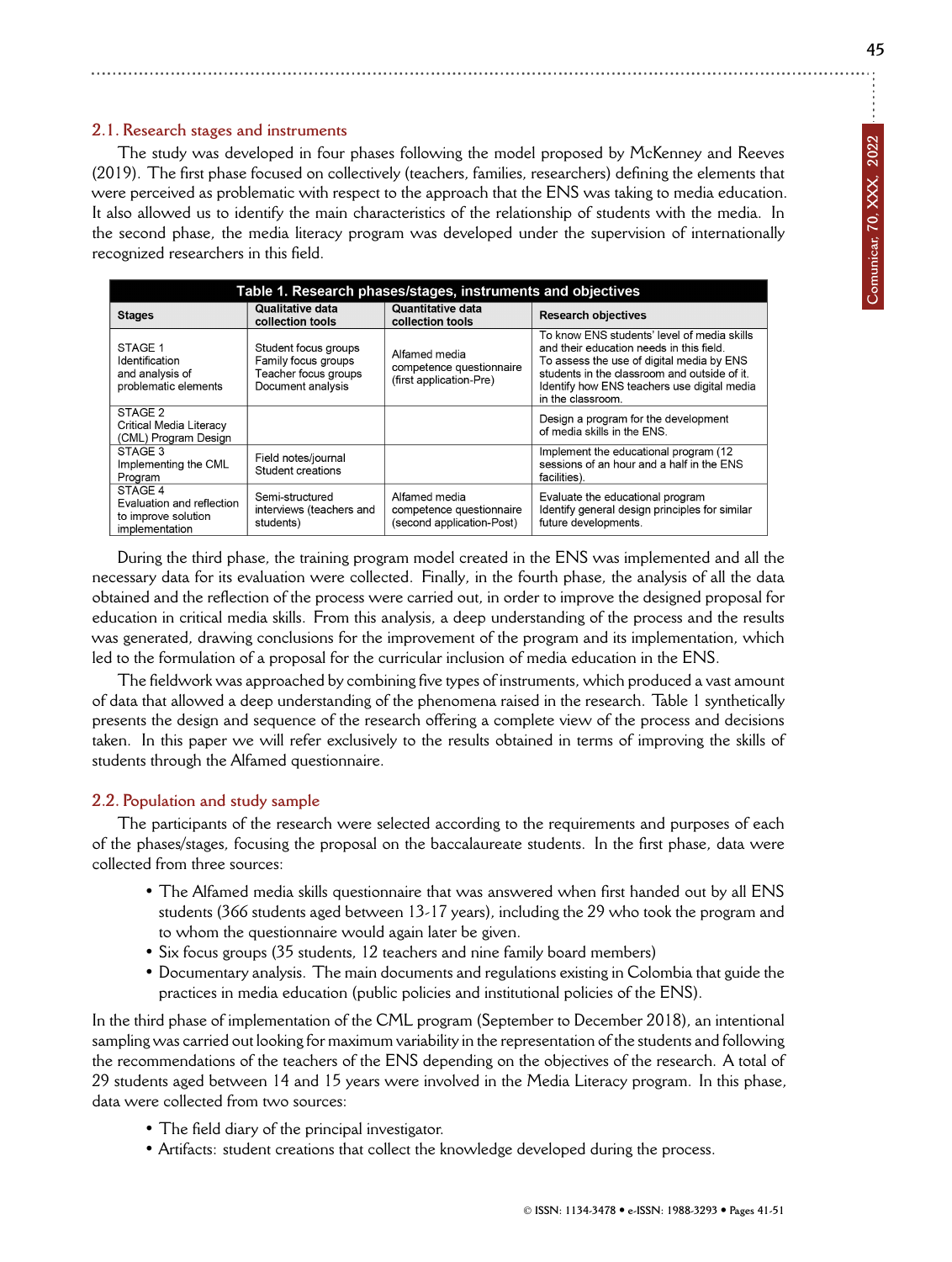$\vdots$ 

Finally, in the fourth phase of process evaluation and reflection, data were collected from two sources in order to generate a retrospective reflection and analysis with the participants, as well as to assess the level of students' media competence after applying the program:

- Semi-structured group interviews with both students and teachers. Two interviews were conducted: one with the students (seven participants) and another with the teachers (three participants) who were selected according to criteria of interest in the program and involvement in its development.
- The Alfamed Network media skills report, which was answered the second time around exclusively by students participating in the critical media literacy program (29 students aged between14 and 15).

#### **3. Analysis and results**

To assess the students' media competence level, the Alfamed media competence questionnaire (Aguaded et al., 2018) was applied, both before and after the program, to the participating students and the scores of both samples (pre and post) were registered. This instrument, widely tested in different countries and validated in educational contexts, structures media competence around knowledge, skills and attitudes related to the six dimensions of the Model of Ferrés and Piscitelli (2012): "Technology", "Language", "Interaction Processes", "Ideology and values", "Production and Dissemination Processes" and "Aesthetics". According to the sample size (Gómez-Gómez et al., 2003) and the scale of measurement of the levels of competence of the Alfamed (ordinal) instrument, we determined the application of non-parametric statistics, specifically, the Wilcoxon Signed-Rank Test for related samples (Flores-Ruiz et al., 2017; Weaver & Etxeberria-Murgiondo, 2006). The samples studied were made up of the same participants and related for analysis.

#### **3.1. Evolution of the global level of student media competence after applying the CML program**

In order to obtain evidence of the progression of the global levels of the students' media competence, the Wilcoxon signed rank-test was applied to related samples taking the results obtained in all dimensions into account. To know if the global level of media competence of the students varied after applying the CML program, the following hypotheses were formulated:

- Ho. There are no differences between the levels of student media competence before and after the program.
- Ha. There are differences between the levels of student media competence before and after the program.

| Table 2. Wilcoxon signed-rank test (pre & post). Media competence |                     |                 |                  |              |  |  |
|-------------------------------------------------------------------|---------------------|-----------------|------------------|--------------|--|--|
|                                                                   |                     | N               | Average rank     | Sum of ranks |  |  |
| Post MC - Pre MC                                                  | Negative ranks   0a |                 | .00              | .00          |  |  |
|                                                                   | Positive ranks      | 12 <sub>b</sub> | 6.50             | 78.00        |  |  |
|                                                                   | Ties                | 13c             |                  |              |  |  |
|                                                                   | Total               | 25              |                  |              |  |  |
| <b>Test statistics</b>                                            |                     |                 |                  |              |  |  |
|                                                                   |                     |                 | Post MC - Pre MC |              |  |  |
|                                                                   |                     |                 | $-3.357b$        |              |  |  |
| Asymptotic sig. (bilateral)                                       |                     |                 | .001             |              |  |  |

The result of the test ( $sig=0.001<0.05$ ) showed differences in the level of student media competence before and after applying the Critical Media Literacy program. The program therefore led to an improvement in the level of the participants' overall media competence.

#### **3.2. Evolution of the level of media competence in dimension 1 "Technology"**

To obtain evidence of the progression of levels of competence in the "Technology" dimension, which focuses on knowledge, skills and attitudes related to the use of technological and communicative tools, the same test was applied by formulating the corresponding hypotheses (Ho: There are no differences in dimension 1. Ha: There are differences in dimension 1).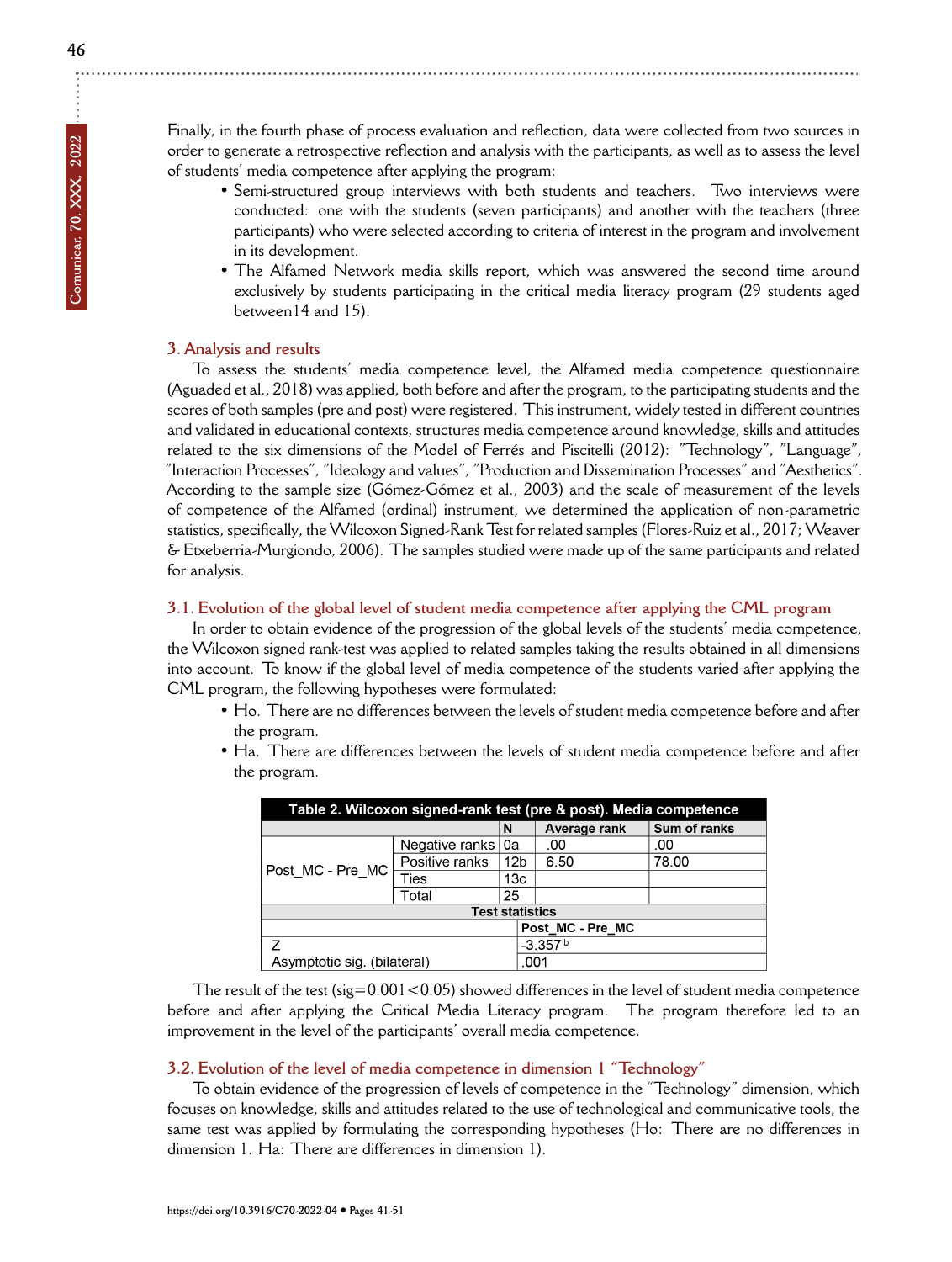| Table 3. Wilcoxon signed-rank test (pre & post). Technology Dimension |                |                 |                      |              |  |
|-----------------------------------------------------------------------|----------------|-----------------|----------------------|--------------|--|
|                                                                       |                | N               | Average rank         | Sum of ranks |  |
| Post Dim1- Pre Dim1                                                   | Negative ranks | Зa              | 5.00                 | 15.00        |  |
|                                                                       | Positive ranks | 9b              | 7.00                 | 63.00        |  |
|                                                                       | Ties           | 13 <sup>c</sup> |                      |              |  |
|                                                                       | Total          | 25              |                      |              |  |
| <b>Test statistics</b>                                                |                |                 |                      |              |  |
|                                                                       |                |                 | Post Dim1 - Pre Dim1 |              |  |
| 7                                                                     |                |                 | $-1.979b$            |              |  |
| Asymptotic sig. (bilateral)                                           |                |                 | .048                 |              |  |

The result (sig=0.048<0.05) showed differences in the level of student competence before and after the implementation of the program, suggesting an improvement in the level of competence in the 'Technology' dimension.

#### **3.3. Evolution of the level of media competence in dimension 2 "Language"**

To obtain evidence of the progression of levels of media competence in the "Language" dimension, which focuses on knowledge, skills and attitudes related to the interpretation of the various codes of representation and messages as well as the capacity for expression, the same test was applied by formulating the corresponding hypotheses (Ho: there are no differences in dimension 2. Ha: There are differences in dimension 2).

| Table 4. Wilcoxon signed-rank test (pre & post). Language Dimension |                |                 |                      |              |
|---------------------------------------------------------------------|----------------|-----------------|----------------------|--------------|
|                                                                     |                | N               | Average rank         | Sum of ranks |
| Post Dim2- Pre Dim2                                                 | Negative ranks | 1a              | 5.00                 | 5.00         |
|                                                                     | Positive ranks | 10 <sup>b</sup> | 6.10                 | 61.00        |
|                                                                     | Ties           | 14 <sup>c</sup> |                      |              |
|                                                                     | Total          | 25              |                      |              |
| <b>Test statistics</b>                                              |                |                 |                      |              |
|                                                                     |                |                 | Post Dim2 - Pre Dim2 |              |
| $\overline{z}$                                                      |                |                 | $-2.653b$            |              |
| Asymptotic sig. (bilateral)                                         |                |                 | .008                 |              |

The result (sig=0.008<0.05) showed differences in the level of student competence before and after the program, suggesting an improvement in the level of competence in the 'Language' dimension.

#### **3.4. Evolution of the level of media competence in dimension 3 "Interaction processes"**

To obtain evidence of the progression of levels of media competence in the "Interaction processes" dimension related to knowledge, skills, and attitudes in the interaction *with* and *through* the media as well as self-regulation of use, the same test was applied by formulating the corresponding hypotheses (Ho: There are no differences in dimension 3. Ha: There are differences in dimension 3).

The result (sig=0.206>0.05) showed no differences in the level of student competence before and after the program. Thus, it meant there was no improvement in the level of competence in the 'Interaction processes' dimension.

## **3.5. Evolution of the level of media competence in dimension 4 "Ideology and values"**

To obtain evidence of the progression of levels of media competence in the "Ideology and values" dimension related to knowledge, skills, and attitudes in the critical analysis of the media, their intentions and how these modulate opinions and identities, the same test was applied by formulating the corresponding hypotheses (Ho: There are no differences in dimension 4. Ha: There are differences in dimension 4).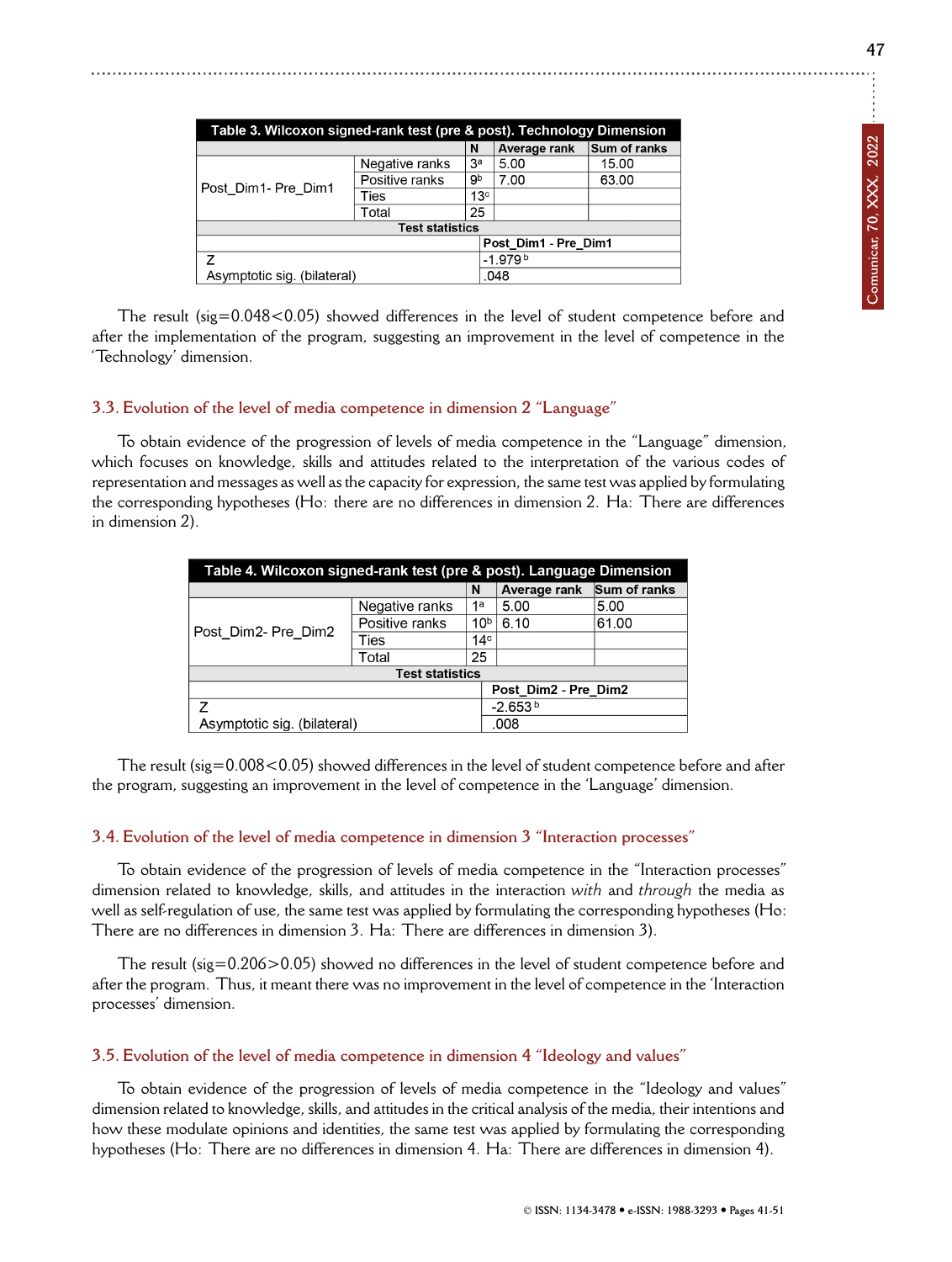| Table 5. Wilcoxon signed-rank test (pre & post). Ideology & values |                |                 |                           |        |  |
|--------------------------------------------------------------------|----------------|-----------------|---------------------------|--------|--|
|                                                                    |                | N               | Average rank Sum of ranks |        |  |
| Post_Dim4- Pre_Dim4                                                | Negative ranks | 3 <sup>a</sup>  | 5.50                      | 16.50  |  |
|                                                                    | Positive ranks | 12 <sup>b</sup> | 8.63                      | 103.50 |  |
|                                                                    | Ties           | 10 <sup>c</sup> |                           |        |  |
|                                                                    | Total          | 25              |                           |        |  |
| <b>Test statistics</b>                                             |                |                 |                           |        |  |
|                                                                    |                |                 | Post Dim4 - Pre Dim4      |        |  |
| 7                                                                  |                |                 | $-2.568b$                 |        |  |
| Asymptotic sig. (bilateral)                                        |                |                 | .010                      |        |  |

The result (sig.0.010<0.05) showed differences in the level of student competence before and after the program, suggesting an improvement in the level of competence in the 'Ideology and values' dimension.

# **3.6. Evolution of the level of media competence in dimension 5 "Production and dissemination processes"**

To obtain evidence of the progression of levels of media competence in the "Production and dissemination processes" dimension related to knowledge, skills, and attitudes of and towards the systems and techniques of production and dissemination of media content, the same test was applied by formulating the corresponding hypotheses (Ho: There are no differences in dimension 5. Ha: There are differences in dimension 5).

| Table 6. Wilcoxon signed-rank test (pre & post). Production & dissemination processes |                |                 |              |              |
|---------------------------------------------------------------------------------------|----------------|-----------------|--------------|--------------|
|                                                                                       |                | N               | Average rank | Sum of ranks |
| Post Dim5- Pre Dim5                                                                   | Negative ranks | $2^a$           | 12.25        | 24.50        |
|                                                                                       | Positive ranks | 17 <sup>b</sup> | 9.74         | 165.50       |
|                                                                                       | Ties           | 6 <sup>c</sup>  |              |              |
|                                                                                       | Total          | 25              |              |              |
| <b>Test statistics</b>                                                                |                |                 |              |              |
| Post Dim5 - Pre Dim5                                                                  |                |                 |              |              |
| 7                                                                                     |                |                 | $-2.984b$    |              |
| Asymptotic sig. (bilateral)                                                           |                |                 | .003         |              |

The result (sig=0.003<0.05) showed differences in the level of student competence before and after the program, suggesting an improvement in the level of competence in the 'Production and dissemination processes' dimension.

## **3.7. Evolution of the level of media competence in dimension 6 "Aesthetics"**

To obtain evidence of the progression of levels of media competence in the "Aesthetics" dimension related to knowledge, skills, and attitudes associated to aesthetic quality and mobilization of emotions, the same test was applied by formulating the corresponding hypotheses (Ho: There are no differences in dimension 6. Ha: There are differences in dimension 6). The result (sig.=0.035<0.05) showed differences in the level of student competence before and after the program, but the sum of negative ranks in this case was higher than that of positive ranks, so the results indicated worse levels in this dimension.

#### **4. Discussion and conclusions**

This research is based on two fundamental ideas that are widely shared by education and communication specialists. After two decades into the twenty-first century, the attention given to these ideas by educational administrations in their strategies for the digitization of education has been found wanting. On the one hand, digital technologies and media environments alone do not contribute to a fairer and more democratic society. On the other hand, the mere widespread use of the media does not guarantee the digital and media skills that twenty-first century citizens need. Preparing young people to understand with a critical perspective the techno-social environment and the phenomena associated with it and successfully face the impact of the media on all dimensions of life, is today a fundamental component of the right to education and an inexcusable duty of educational systems. In the last two decades, much has been written about this right, the basic corpus of this literacy has been conceptualized and systematized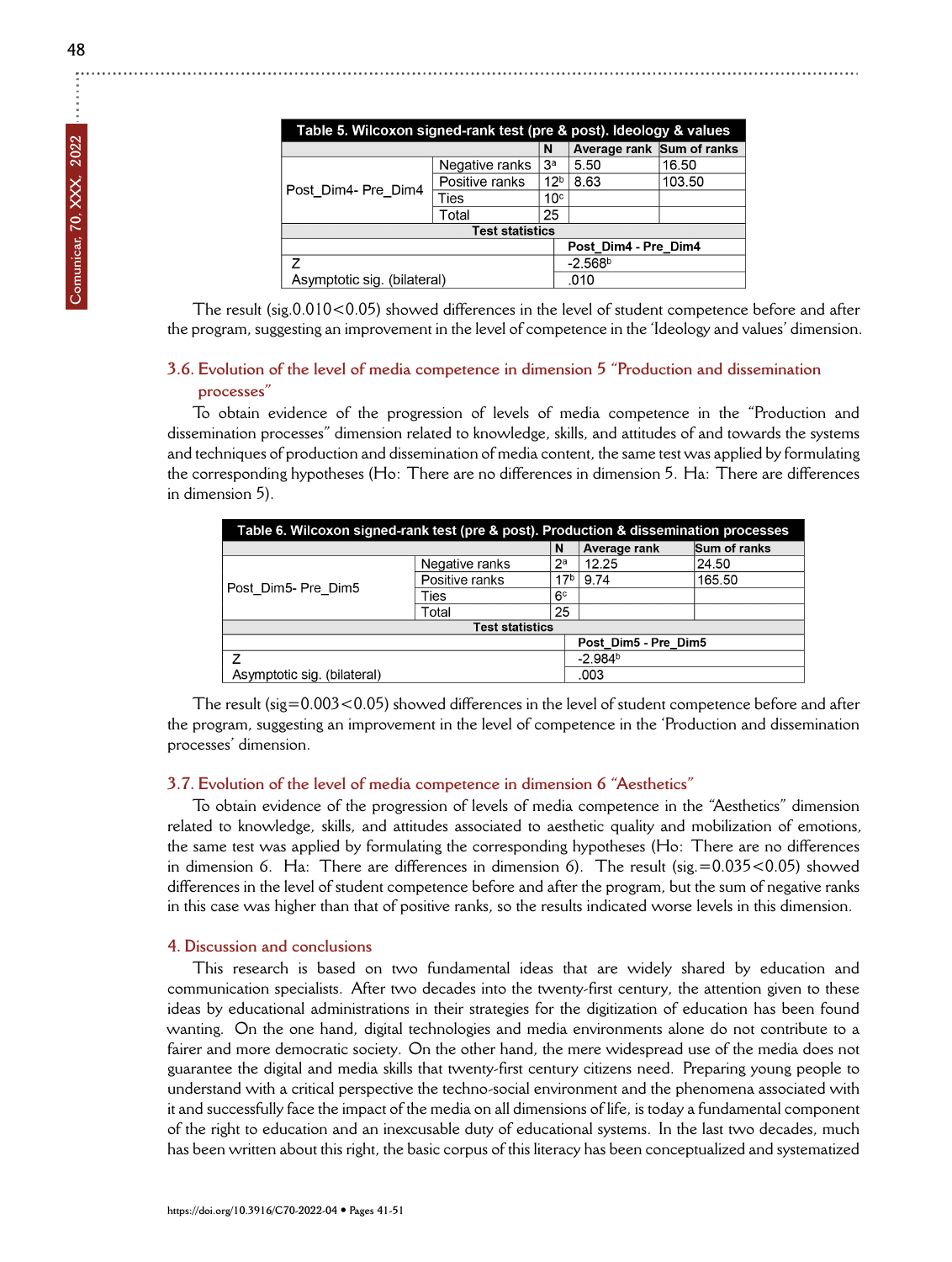and, in short, progress has been made in its conceptualization. Moreover, its systematic incorporation into official educational curricula or teacher training plans has not been consolidated.

The pandemic that we are experiencing has further demonstrated the urgency of extending this right, placing the emphasis on the fact that digital technologies can and should play a role in the transformation of education. However, the social polarization that we are experiencing on a global scale, and the role that the media are playing in this phenomenon, are bringing to light the risks that a permanent media exposure entails and without the most basic tools that allow for a broad understanding of its impact from a critical perspective. The problem addressed in this study is how to transform this body of knowledge around media literacy into relevant training proposals to ensure the acquisition of skills in compulsory education. For this reason and convinced that educational innovation must be based on evidence, we face this problem in a specific educational context. We developed a study that allowed us to design in context a program of critical media training with the intention that it be institutionalized in the curriculum. We experimented and evaluated the whole process in an iterative dynamic to hone a proposal for its inclusion in an educational curriculum.

As can be perceived, the development and evaluation of the proposal far exceeds the approaches and results that we have been able to present in this article, but in our opinion, it should be the object of interest of the scientific community to know, together with the multiple monographs, the reflections and experiences developed in all these years on the issue, to provide proposals supported by evidence that allow us, through rigor, to open paths both in the task of incorporating media literacy in official curricula and in the training of teachers.

The results obtained in the first application of the Alfamed questionnaire to all high school students of the ENS, showed that a majority of students acquire their digital and media literacy from self-learning (85.2%) and almost half have not received any training in audiovisual education (49.2%). Hence the urgency of systematically introducing media literacy into the educational curriculum so that the school is positioned as a space for media literacy, as proposed by Simons and Masschelein (2014). Our Critical Media Literacy program was the first step towards that goal: designing it and demonstrating its impact. In general terms, taking into account the results presented, it can be said that the program designed to improve the media competence of high school students of the Escuela Normal Superior del Putumayo had a significant impact on the levels of student media competence performance, and that the participating students significantly improved their level of overall media competence. If we focus with greater precision on the six dimensions that make up media competence in the model proposed by Ferrés and Piscitelli (2012), the results obtained show a significant improvement in the level of competence of the participating students in four of the six dimensions. Thus, the 'Technology' dimension improved the skills for handling the technological innovations that make multimodal and multimedia communication possible, and the understanding of the role played in society by media environments and their repercussions on society as a whole.

In the "Language" dimension, they augmented the skills to interpret and evaluate the various codes of representation and the role they play in a media message. They also strengthened their capacities to express themselves through a wide range of systems of representation and significance. In the "Ideology and values" dimension, they improved the ability to detect intentions or interests that underlie both corporate and widespread productions to analyze virtual, individual, and collective identities as well as to detect stereotypes, especially in terms of gender, ethnicity and culture. In the "Production and dissemination" dimension, the students improved their abilities in production systems, programming techniques, and media dissemination mechanisms. They also incorporated skills to manage creative processes using communicative technologies.

Contrarily, in the "Interaction processes" dimension, there were no improvements in the ability to evaluate the cognitive effects of emotions, nor in the knowledge of the legal possibilities of claiming for non-compliance with the current rules on audiovisual matters and in the development of a responsible attitude to these situations. This data suggests we should review the elements of the program linked to this dimension to reformulate the training proposals and refine the proposal. Finally, in the "Aesthetics" dimension, results showed that the students' abilities to make aesthetic judgments did not improve either;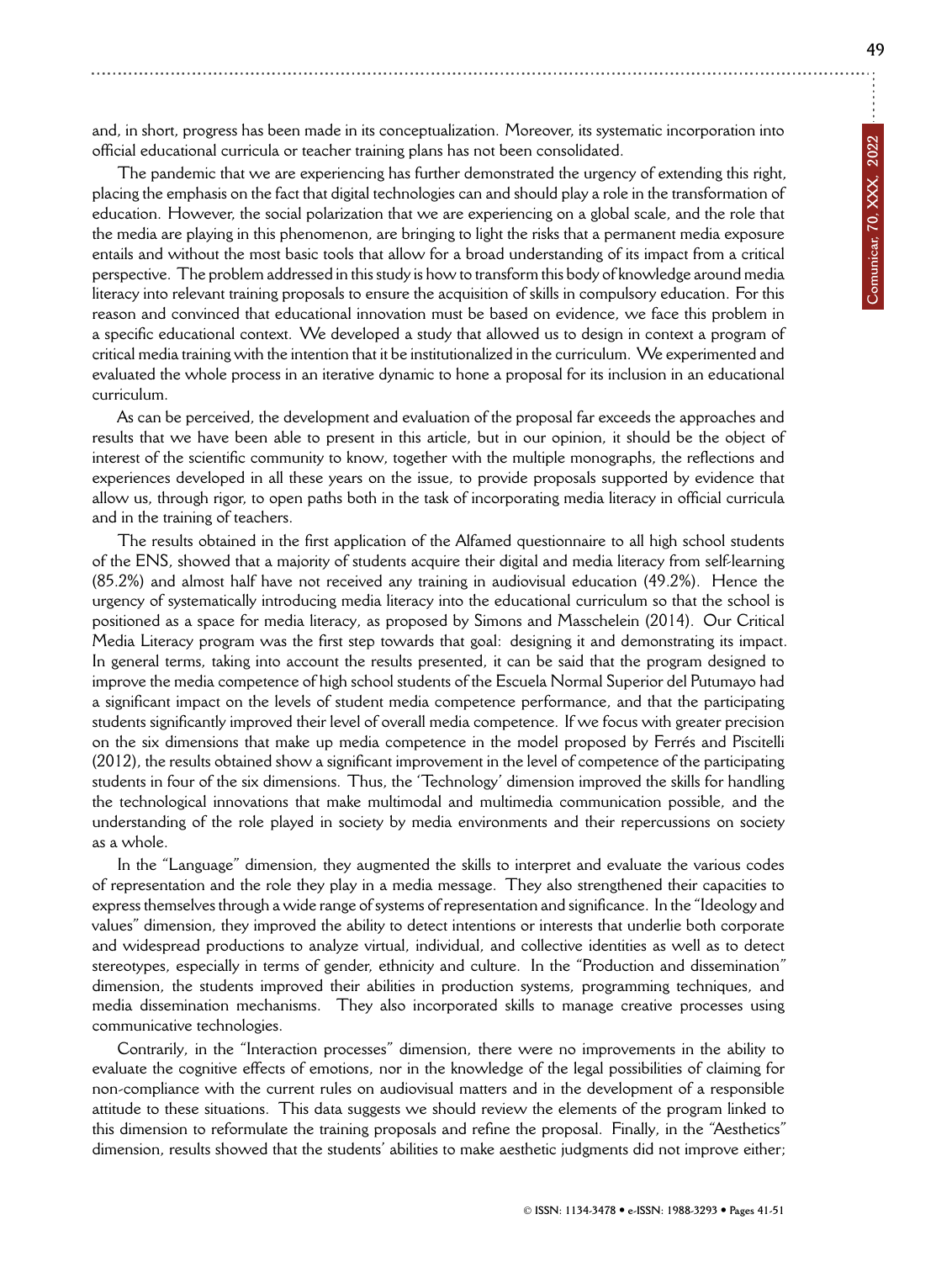**50**

on the contrary, worse results were obtained after the implementation of the program. Therefore, in a new phase of program design, both the focus and the approach of the training activities linked to this dimension will also have to be reviewed. This result deserves to be addressed taking into account the need to respond to the problem posed by the impact of language and aesthetics currently projected by the media (Dussel & Trujillo-Reyes, 2018; Valdivia-Barrios, 2010).

Despite the limitations revealed in the results obtained and in the design of the research itself (as it is only one case), this research has thoroughly examined the context involving all agents. It has also designed, implemented, and evaluated a training program obtaining successful results in terms of improving student media competence and has calibrated the strategic value of the study in national and Ibero-American contexts. The results presented therefore represent an unyielding advance for the improvement of the proposal and the implementation of media competence in the Colombian educational curriculum and hopefully, in the near future, in the Escuelas Normales Superiores of the country.

#### **Author Contribution**

Idea, W.A.M.R., C.F.M.; Literature review (State of the art), W.A.M.R.; Methodology, W.A.M.R., C.F.M., B.C.L.; Data analysis, W.A.M.R., C.F.M.; Results, W.A.M.R., C.F.M..; Discussion and conclusions, W.A.M.R., C.F.M., B.C.L.; Drafting (original draft), W.A.M.R., C.F.M., B.C.L.; Final revisions, W.A.M.R., C.F.M., B.C.L.; Project Design and sponsorship, W.A.M.R., C.F.M., B.C.L.

#### **Funding Agency**

Educational Technology Research Group (GI-1438), University of Santiago de Compostela.

#### **References**

- Adell-Segura, J., Castañeda-Quintero, L., & Esteve-Mon, F. (2018). ¿Hacia la Ubersidad? Conflictos y contradicciones de la universidad digital. *RIED*, *21*, 51-68.<https://doi.org/10.5944/ried.21.2.20669>
- Aguaded, I., Marín-Gutiérrez, I., & Caldeiro-Pedreira, M.C. (2018). Desarrollo de la competencia mediática en el contexto iberoamericano. *Revista Letral*, *20*, 156-182.<https://doi.org/10.11144/Javeriana.m10-20.cmei>
- Alcolea-Díaz, G., Reig, R., & Mancinas-Chávez, R. (2020). UNESCO's Media and Information Literacy curriculum for teachers from the perspective of Structural Considerations of Information. [Currículo de Alfabetización Mediática e Informacional de la UNESCO para profesores desde la perspectiva de la Estructura de la Información]. *Comunicar*, *62*, 103-114. <https://doi.org/10.3916/C62-2020-09>

Buckingham, D. (2016). *Aproximaciones a la educación digital- David Buckingham*. [Video]. Youtube.<https://bit.ly/3xQT111>

- Cabrera-Hernández, J.I. (2017). Nativos digitales que no lo son tanto. *Revista de Estudios de Juventud*, *117*, 199-207. <https://bit.ly/3xN2bf0>
- Castañeda, L., & Williamson, B. (2021). Assembling New toolboxes of methods and theories for innovative critical research on educational technology. *Journal of New Approaches in Educational Research*, *10*(1), 1-14. <https://doi.org/10.7821/naer.2021.1.703>
- DANE (Ed.) (2019). *Indicadores básicos de tenencia y uso de las tecnologías de la información y la comunicación en hogares y personas de 5 y más años de edad*. Departamento Administrativo Nacional de Estadística.<https://bit.ly/32KNqLP>
- De-Benito, B., & Salinas, J.M. (2016). La investigación basada en diseño en tecnología educativa. *Revista Interuniversitaria de investigación en Tecnología Educativa*, *0*, 44-59.<https://doi.org/10.6018/riite/2016/260631>
- Dussel, I. (2010). *Los nuevos alfabetismos en el siglo XXI: Desafíos para la escuela*.<https://bit.ly/3xlkvfq>
- Dussel, I., & Trujillo-Reyes, B.F. (2018). ¿Nuevas formas de enseñar y aprender? Las posibilidades en conflicto de las tecnologías digitales en la escuela. *Perfiles Educativos*, *40*, 142-178.<https://doi.org/10.22201/iisue.24486167e.2018.Especial.59182>
- Ferrés, J., & Piscitelli, A. (2012). Media competence. Articulated proposal of dimensions and indicators. [La competencia mediática: propuesta articulada de dimensiones e indicadores]. *Comunicar*, *38*, 75-82. <https://doi.org/10.3916/C38-2012-02-08>
- Flores-Ruiz, E., Miranda-Novales, M.G., & Villasís-Keever, M.A. (2017). El protocolo de investigación VI: Cómo elegir la prueba estadística adecuada. Estadística inferencial. *Revista Alergia México*, *64*(3), 364-370.<https://doi.org/10.29262/ram.v64i3.304>
- Floridi, L. (2016). *Las noticias falsas y un problema de 400 años: Necesitamos resolver la crisis de la postverdad*. Red Ética Segura.<https://bit.ly/3ayu5lm>
- Gómez-Gómez, M., Danglot, C., & Vega-Franco, L. (2003). Sinopsis de pruebas estadísticas no paramétricas. Cuándo usarlas. *Revista Mexicana de Pediatría*, *70*, 91-99.<https://bit.ly/3zf5yvI>
- Gutiérrez-Martín, A., & Torrego-González, A. (2018). Educación mediática y su didáctica. Una propuesta para la formación del profesorado en TIC y medios. *Revista Interuniversitaria de Formación del Profesorado*, *91*, 15-27.<https://bit.ly/2VQIhBE> Jiménez, J. (2019). *Crítica del mundo imagen*. Tecnos.
- 
- Mckenney, S., & Reeves, T. (2019). *Conducting educational design research*. Routledge. [https://doi.org/10.1007/978-1-4614-3185-5\\_11](https://doi.org/10.1007/978-1-4614-3185-5_11)
- Morozov, E. (2015). *El solucionismo tecnológico*. Katz editores.<https://bit.ly/2UoaDTy>